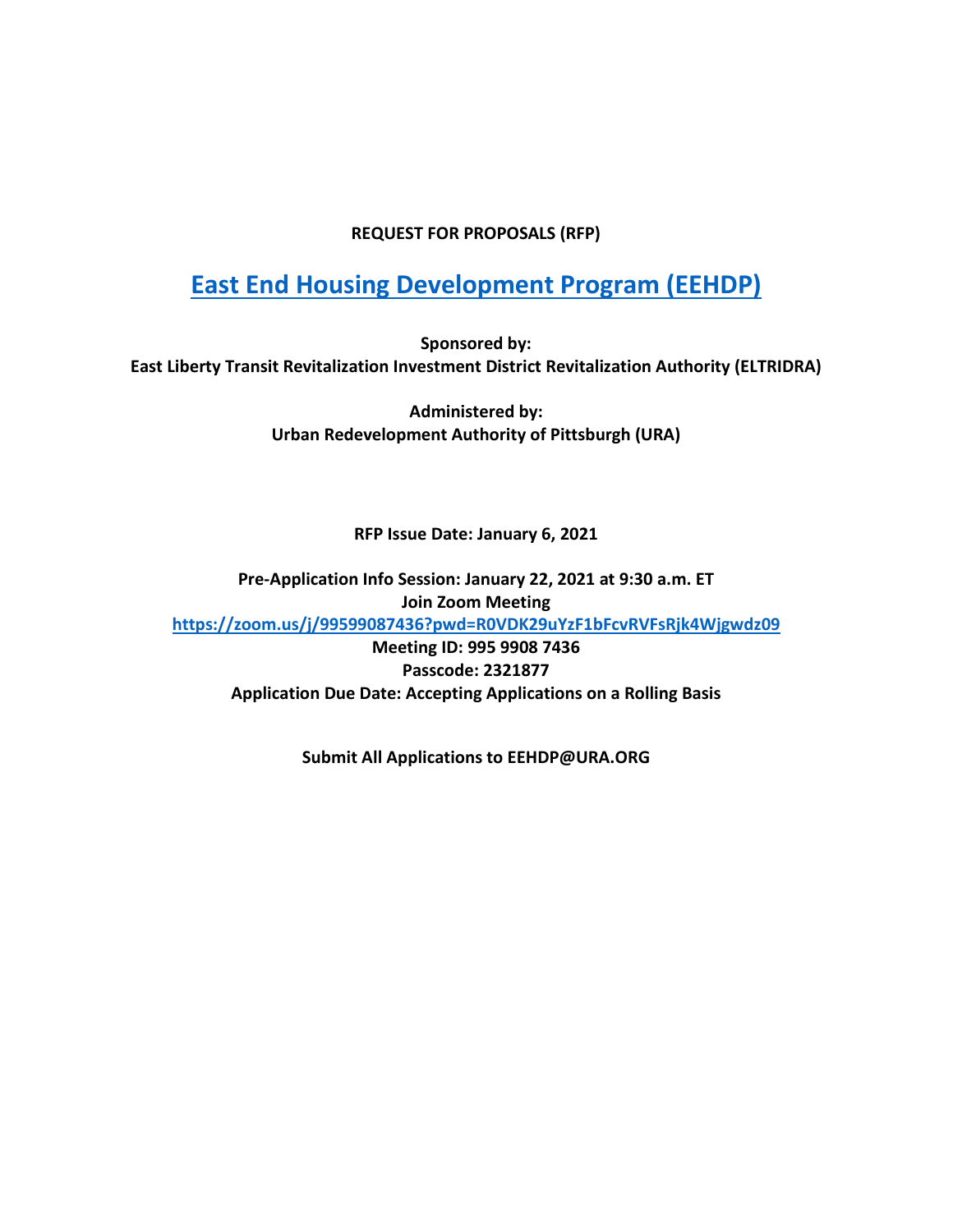# **I. Introduction**

The Urban Redevelopment Authority of Pittsburgh (URA), on behalf of the East Liberty Transit Revitalization Investment District Revitalization Authority (ELTRIDRA), requests funding proposals from developers for the East End Housing Development Program (EEHDP) for projects related to the creation and/or preservation of affordable rental and for-sale housing units within the East Liberty TRID boundary. EEHDP guidelines were created by the URA in conjunction with the ELTRIDRA Housing Committee, comprised of one member from each of the following organizations: East Liberty Development Incorporated (ELDI), the Bloomfield-Garfield Corporation (BGC), the Friendship Community Group, and the City of Pittsburgh (City).

## **II. Program Objectives**

# **Full EEHDP Guidelines are attached to this RFP [\(Exhibit A\)](https://www.ura.org/media/W1siZiIsIjIwMjEvMDEvMDUvNDh3MjN2NmNsZl9FeGhpYml0X0FfRUVIRFBfR3VpZGVsaW5lcy5wZGYiXV0/Exhibit%20A%20-%20EEHDP%20Guidelines.pdf).**

The East End Housing Development Program (EEHDP or the Program) will help to fund the creation of new affordable housing and/or the preservation of affordable housing in the East Liberty neighborhood and the adjacent neighborhoods of Larimer and Shadyside (specifically, those areas within the [East Liberty TRID Boundary\)](https://www.ura.org/media/W1siZiIsIjIwMjEvMDEvMDUvNXBpMmp0a2xtbF9FeGhpYml0X0JfRWFzdF9MaWJlcnR5X1RSSURfQm91bmRhcnlfTWFwLmpwZyJdXQ/Exhibit%20B%20-%20East%20Liberty%20TRID%20Boundary%20Map.jpg). The Program provides a flexible source of funding to non-profit and for-profit development partnerships for the creation of affordable units. The purpose of EEHDP is to increase the supply of decent affordable housing and to eliminate deficiencies in the health and safety of properties and to ensure compliance with applicable building codes and standards.

The creation of new affordable housing is defined as one of the following:

- 1. The new construction of rental units which will be rented to households at or below 50% of Area Median Income (AMI);
- 2. The new construction of for-sale units to be sold to owner-occupied households at or below 80% of the AMI;
- 3. The rehabilitation of existing rental units to be rented to households at or below 50% of the AMI;
- 4. The rehabilitation of for-sale units to be sold to owner-occupied households at or below 80% of the AMI.

The preservation of affordable housing will generally be defined as the rehabilitation of existing housing which is rented to households at or below 50% of area median income.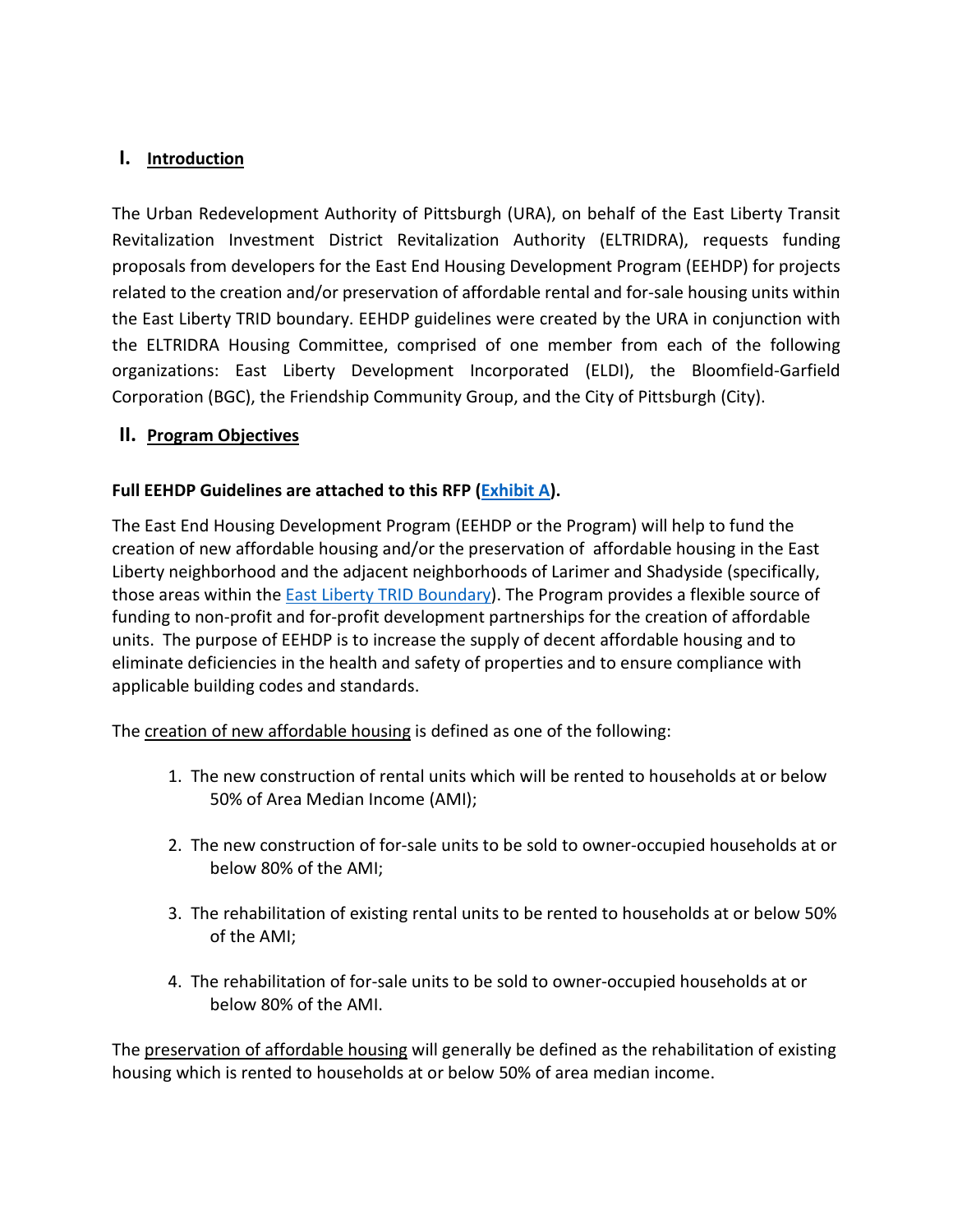Priority will be given to projects that:

- 1. Bring quality affordable units to market quickly; and
- 2. Accommodate replacement housing for families with children and/or households with a member that is disabled, who are current residents of the community.

# **III. Eligible Borrowers**

Eligible borrowers shall be either (1) a non-profit developer or (2) a for-profit developer acting in a joint venture, limited partnership, or other mutually agreed upon relationship with a nonprofit developer or community-based group. Examples of eligible borrowers include, but are not limited to, the following:

- 1. Developers of rental projects containing 20 or more units who agree to lease at least 20% of the units to households at or below 50% of Area Median Income (AMI), with a minimum of 10 affordable units;
- 2. Developers of rental projects containing fewer than 20 units who agree to rehabilitate and lease rental 50% of all project units to households at or below 50% AMI;
- 3. Community development corporations (CDCs) and other for-profit/not-profit partners who develop for-sale housing to be sold to households at or below 80% AMI.

In accordance with City Council Bill No. 2016-0602:

- The term "Non-Profit" means a non-profit organization that (1) is exempt from taxation under Section 501(c)(3) of the Internal Revenue Code and (2) has providing affordable housing or combating community deterioration amongst its tax-exempt purposes. The term shall not include a non-profit organization which is controlled by a for-profit or public entity.
- The term "Neighborhood-Based Non-Profit" means (1) a Non-profit that has a substantial base of operations within the neighborhood where the EEHDP housing is to be built/rehabilitated, or (2) a tenant association that represents the tenants in the housing to be funded by the EEHDP.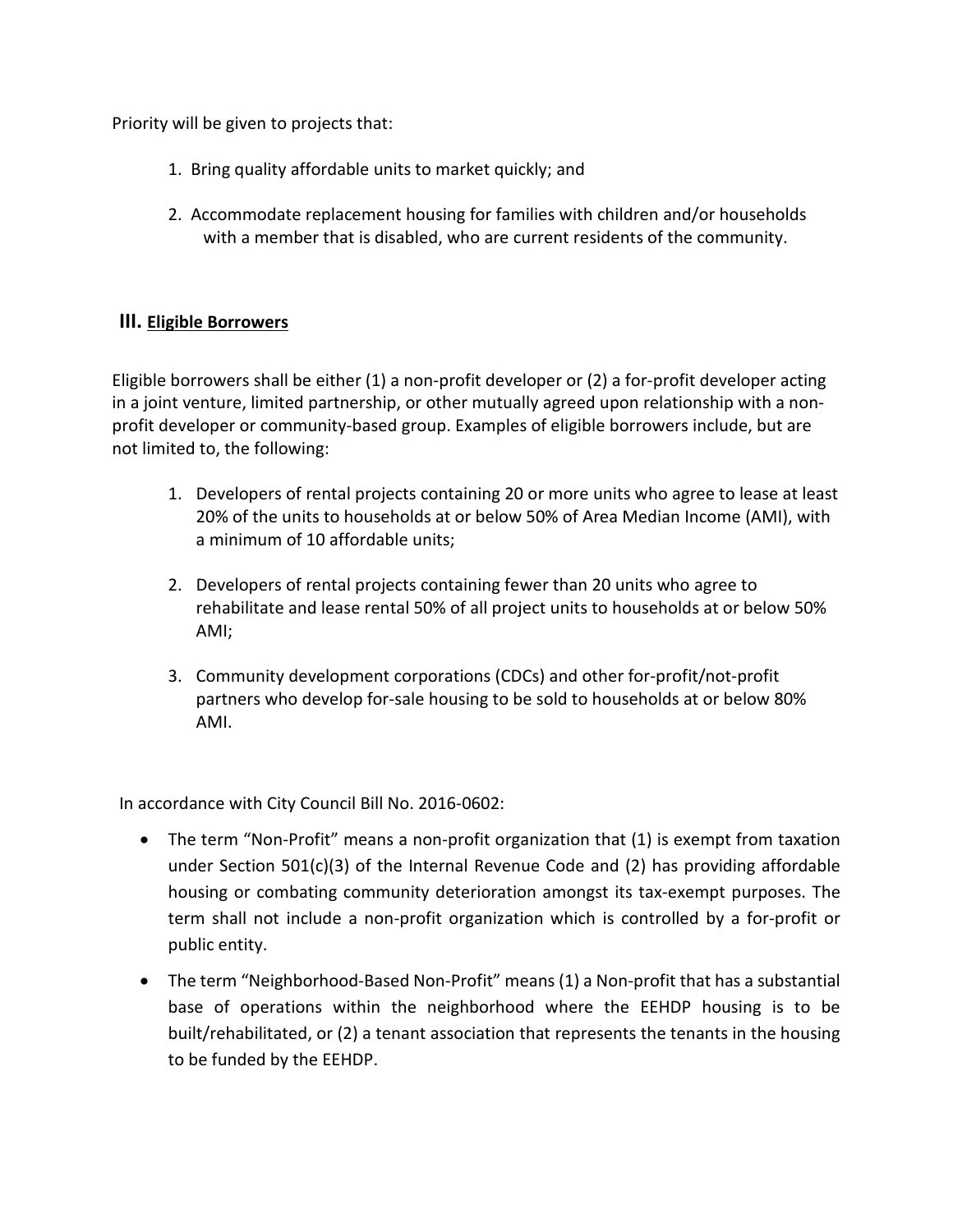To be considered a complete proposal, applications must include an executed agreement between the non-profit applicant and borrower. This document should detail the role of each party during different development phases (e.g., design/pre-construction, construction, postconstruction, etc.), all joint responsibilities, how project-related income will be managed, and any other details that may inform the Advisory and Governing Boards of the development team's composition and function.

# **IV. Eligible Projects/Properties**

To be eligible under the East End Housing Development Program, projects must comply with the following:

1. Projects must be located within the East Liberty TRID Boundary. See map [\(Exhibit B\)](https://www.ura.org/media/W1siZiIsIjIwMjEvMDEvMDUvNXBpMmp0a2xtbF9FeGhpYml0X0JfRWFzdF9MaWJlcnR5X1RSSURfQm91bmRhcnlfTWFwLmpwZyJdXQ/Exhibit%20B%20-%20East%20Liberty%20TRID%20Boundary%20Map.jpg) for reference.

- 2. The property must comply with all applicable zoning requirements.
- 3. The borrower must own the property prior to or at the time of EEHDP closing.

4. New rental development projects must rent at least 20% of the units to households at or below 50% AMI. There must be at least 10 affordable units.

5. For existing rental properties containing less than 20 units, at least 50% of the project units to households at or below 50% AMI.

6. At least 51% of for-sale units built or renovated funder EEHDP must be sold to households at or below 80% AMI.

7. URA staff must deem the project to be a feasible residential project, based upon established project underwriting processes.

## **V. Eligible Activities**

1. Gap Financing. EEHDP funds shall be utilized to supply a portion of the Gap Financing required under current or future governmental housing programs including, but not limited to: Low-Income Housing Tax Credit (LIHTC), Pennsylvania Housing Affordability and Rehabilitation Enhancement Fund (PHARE), Federal Home Loan Bank System (FHLB), and Pennsylvania Housing Financing Agency (PHFA), as applicable. If a project is privately financed and only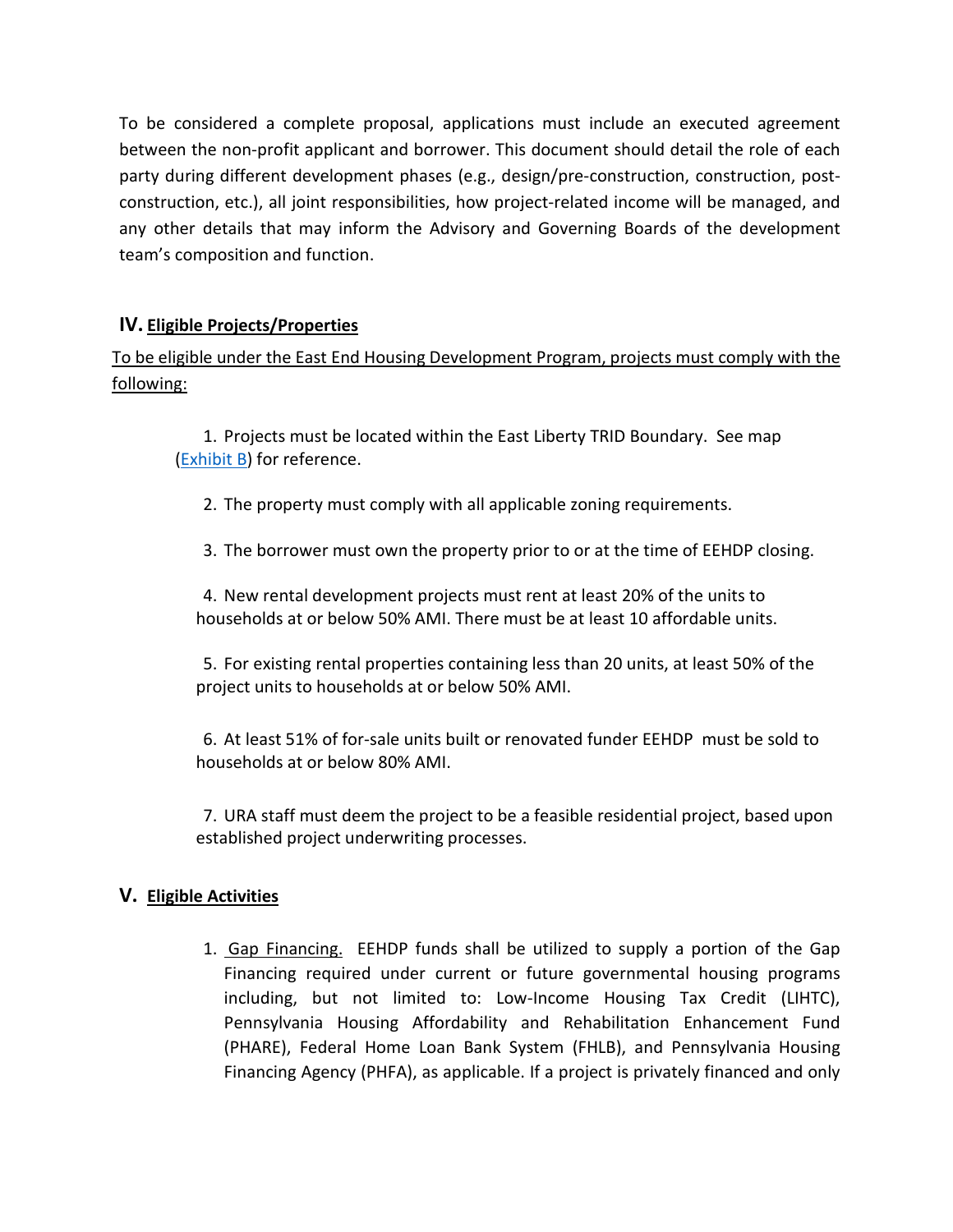needs gap financing consistent with the guidelines for this EEHDP program, then the project will also be eligible.

2. Affordable Housing Eligible Costs The development of affordable housing shall be the preferred use of EEHDP funds. Affordable housing development activities include, but are not limited to, engineering studies, architectural design, site development, and housing construction. Related work, such as stormwater management and utility infrastructure, are eligible costs under EEHDP but must be related to the specific development of housing.

# **VI. Funding Terms, Limits and Requirements**

All EEHDP awards shall be made in conformance with the requirements set forth below:

- A. Maximum Loan and Grant Amounts
	- 1. For new and existing rental projects that will be rented to households at or below 50% AMI, the maximum loan amount for the program will be limited to either (1) up to \$30,000 per affordable dwelling unit, (2) up to 50% of total development cost of the project, or (3) up to \$500,000, whichever is less.
	- 2. For for-sale development projects to be sold to households at or below 80% AMI, the maximum loan and/or grant amount for the program will be limited to either (1) up to \$70,000 per affordable unit or (2) up to \$250,000 per project, whichever is less. Loan and grant amount breakdowns will be determined by URA staff based upon review of the development proforma.
	- 3. For for-sale development projects that include 51% of units to be sold to households at or below 80% AMI, loan and/or grant funding may be made available for additional units to be sold to households between 80% and 100% AMI – limited to either (1) up to \$60,000 per unit to be sold to a household between 80% and 100% AMI or (2) up to \$200,000 per project, whichever is less.

Note: Only for-sale development projects are eligible for grants.

- B. Equity
	- 1. For-profit borrowers are required to provide equity equal to or exceeding 10% of the total development cost. Non-profit borrowers are exempt from this requirement.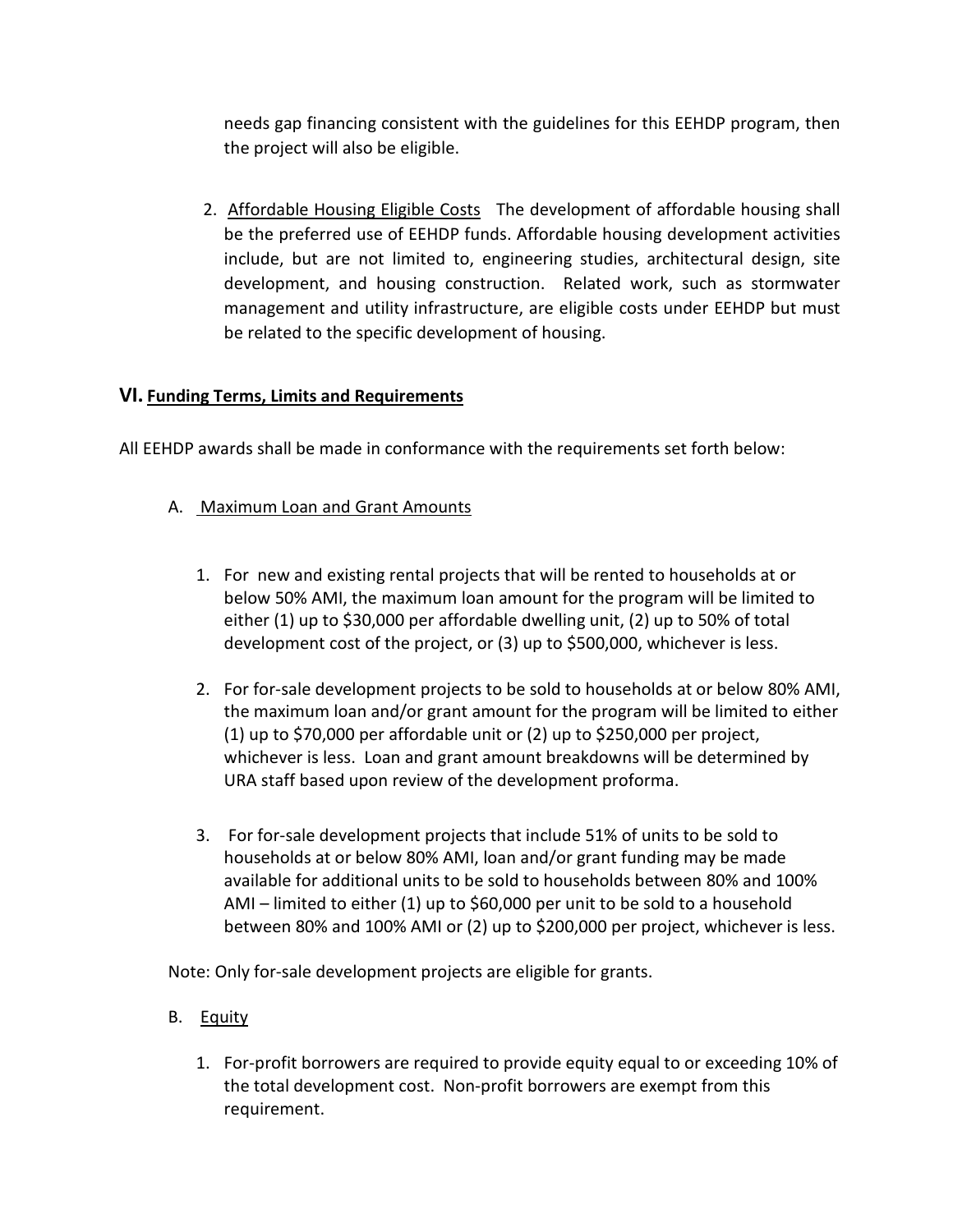#### C. Income Limits, Rent Limits, Sales Price Limits

- 1. For requirements concerning the number of affordable units in developments to be rented affordably, see Section IV: Eligible Projects/Properties above.
- 2. The annual gross rent for rental units to be occupied by households at or below 50% AMI may not exceed 30% of 50% AMI (minus utility costs).
- 3. For new construction or rehabilitation of for-sale units to be sold to households at or below 80% AMI, the sales price and/or the amount to be financed by the homebuyer must not exceed 2.5 times 80% AMI for the year in which the project received EEHDP funds.
- 4. For new construction or rehabilitation of for-sale units to be sold to households above 80% AMI, the sales price and/or the amount to be financed by the home buyer must not exceed 2.5 times 100% AMI for the year in which the project is receiving EEHDP funds.
- 5. The borrower must agree to comply with the specified income and rent limits for at least thirty (30) years for rehabilitated properties and at least forty (40) years for newly constructed properties.
- D. Interest Rate
	- 1. The interest rate to be paid on EEHDP loans will be a preferred rate set by the URA for each loan.
	- 2. The interest rate will be established based upon the borrower's capacity to repay the EEHDP loan through the project's operating income, as determined by the URA.
- E. Loan Terms and Amortization Period
	- 1. The maximum term of each loan shall not exceed the remaining term of the first mortgage or 30 years from the date of completion of the rehabilitation or new construction funded by the EEHDP loan, whichever is longer.
	- 2. The term may provide for deferred payments of principal or interest or both principal and interest.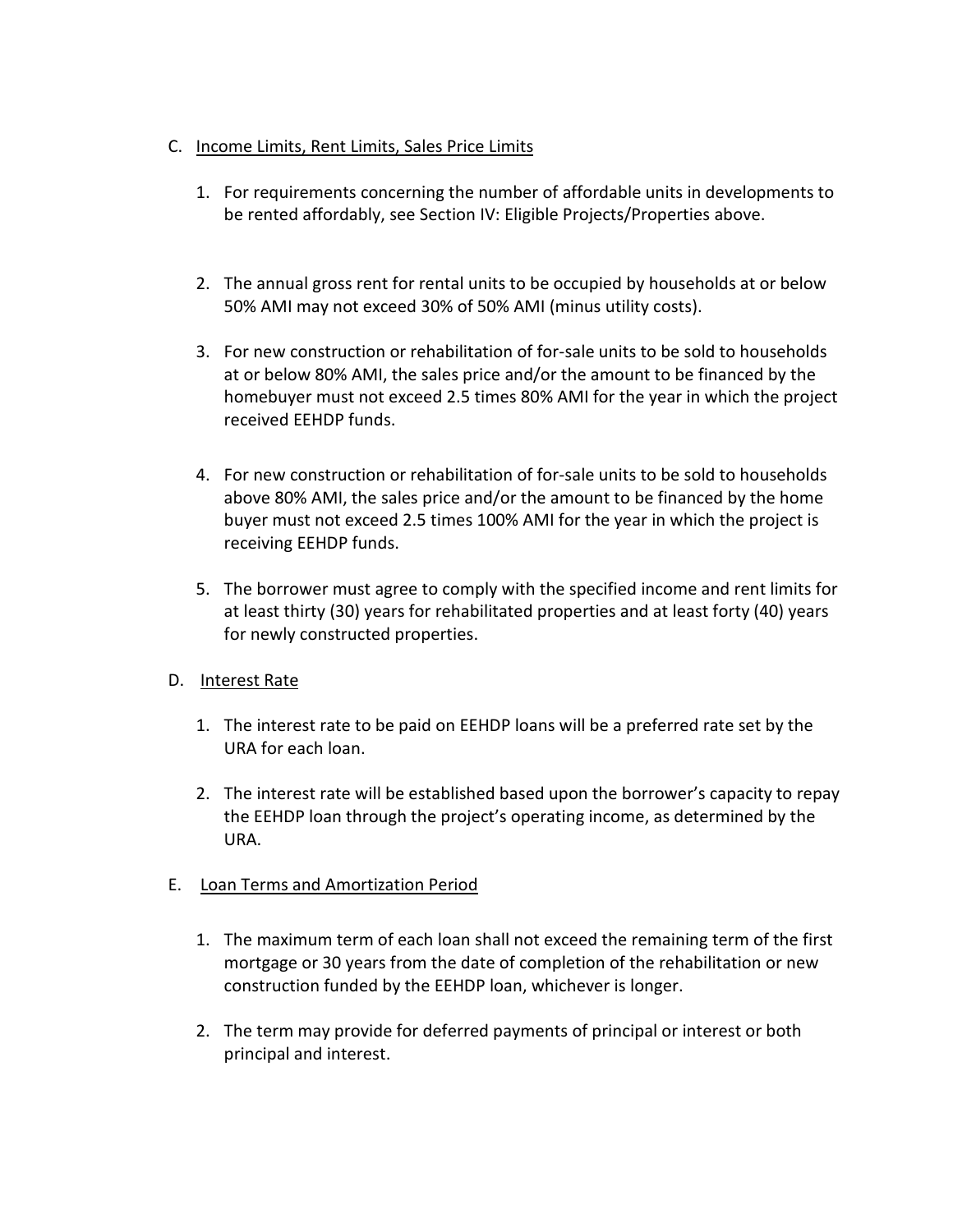- 3. Deferrals shall be granted based upon the borrower's capacity to repay the loan through the project's operating income as determined by the URA.
- 4. At the end of the deferral period, if any, no less than one half of the loan shall be amortized over the remaining term of the loan. Up to one half of the loan may continue to be deferred until the maturity date of the loan, at which time, a balloon payment of principal and interest, if any, shall be due.
- 5. All EEHDP loan agreements will include a provision to enable the URA to seek a pre-payment of the loan in the event that the borrower's Net Operating Income (NOI) for the preceding year exceeds 130% of scheduled debt service payments. The NOI would be calculated based on a review of the borrower's financing statement for the preceding year. NOI is defined as project income less operating expenses less a reasonable provision for Replacement Reserve. The amount of the pre-payment would be equal to the amount by which NOI exceeds 130% of debt service.
- 6. For projects financed with Low Income Housing Tax Credits (LIHTCs) or U.S. Department of Housing and Urban Development (HUD) Section 811 or Section 202 funds, the full amount of the loan may continue to be deferred until the maturity date of the loan, at which time a balloon payment of principal and interest, if any, shall be due. Annual cashflow payments will be required in accordance with an agreed upon definition of cashflow.

# F. Administrative Fee.

1. The URA, acting on behalf of ELTRIDRA, shall be paid an administrative fee not to exceed 2% of total EEHDP proceeds in a project, to be paid by the Borrower at closing. A legal and inspection fee may also be due at closing.

# G. Project Costs

1. The Applicant will be required to submit its project costs to the URA for an intensive cost analysis. The Housing Committee shall only recommend a Project to ELTRIDRA if the URA has approved the project costs.

# H. Conflict of Interest

1. The Housing Committee shall adopt and maintain a Conflict of Interest Policy. All Applicants shall fill out and submit a Conflict of Interest Form, detailing any potential conflict of interests. The form must be submitted to the ELTRIDRA Board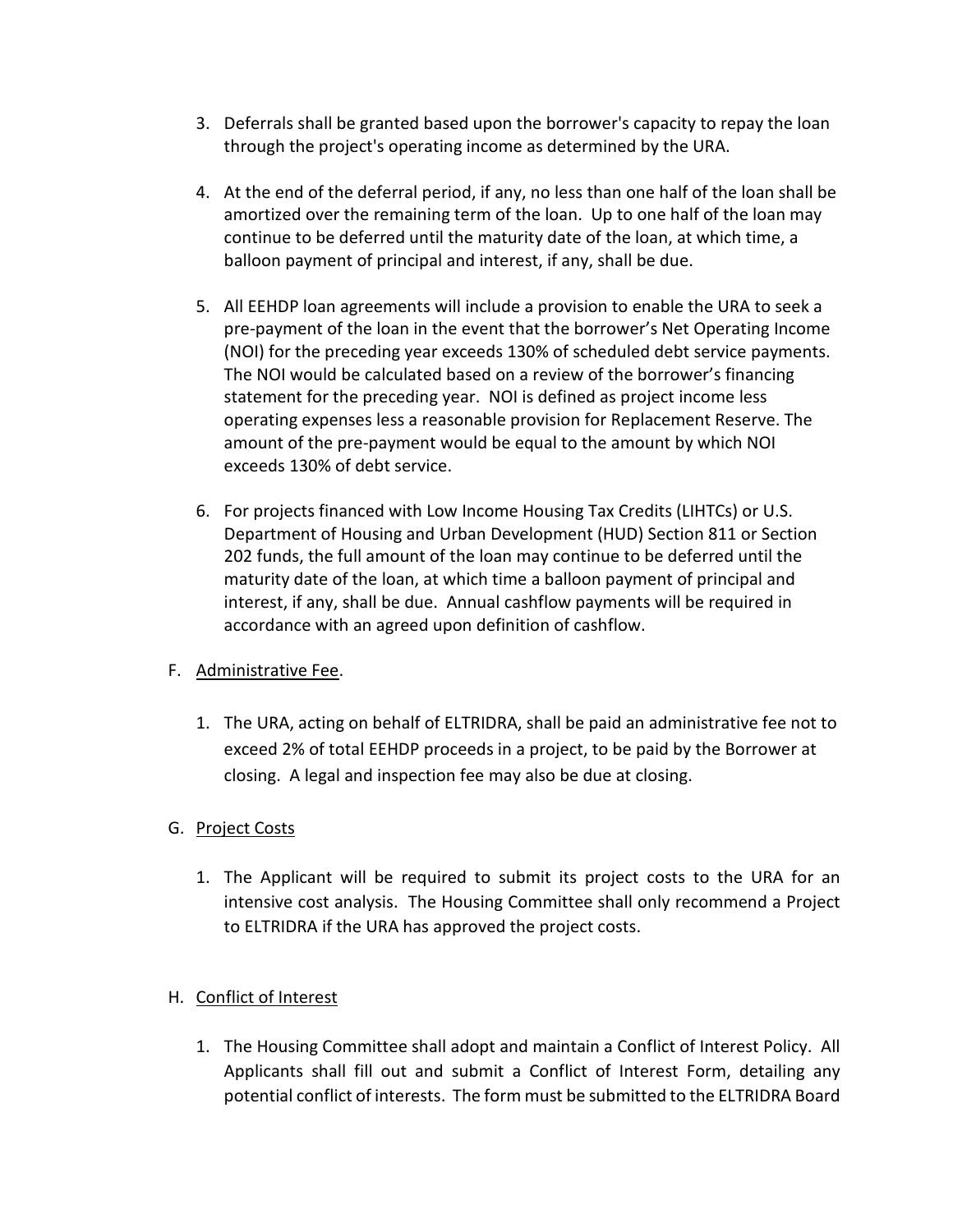at the time it transmits its recommendation for a proposal. Any Applicant with a conflict of interest, that is not waived by ELTRIDRA, shall not be allowed to obtain Gap Financing.

## I. Neighborhood Plan

1. All developments approved under EEHDP shall be consistent with existing neighborhood plans for the neighborhood where the development is located.

## J. Restrictive Covenants

1. If for-sale units are included in the project, the deeds shall include restrictive covenants requiring units to be sold to purchasers who are at or below 80% AMI. If rental units are included in the project, the deeds shall include restrictive covenants requiring that a certain number of units be rented to households at or below 50% AMI.

#### K. Fair Housing and Accessibility Requirements

- 1. All units in both rehabilitated and new projects shall meet visitability standards to the greatest extent feasible.
- 2. All projects must submit an Affirmative Fair Housing Marketing Plan at time of EEHDP application.

## **VII. Proposal Deadlines and Requirements**

- A. Bid Notification Announcement
	- 1. The URA is now using Ion Wave Technologies (IWT) as its bid notification and RFP Question and Answer (Q&A) platform. In addition to following the Submission Requirements, respondents must also register at https://ionwave.net/suppliers/ in order to submit questions about this RFP.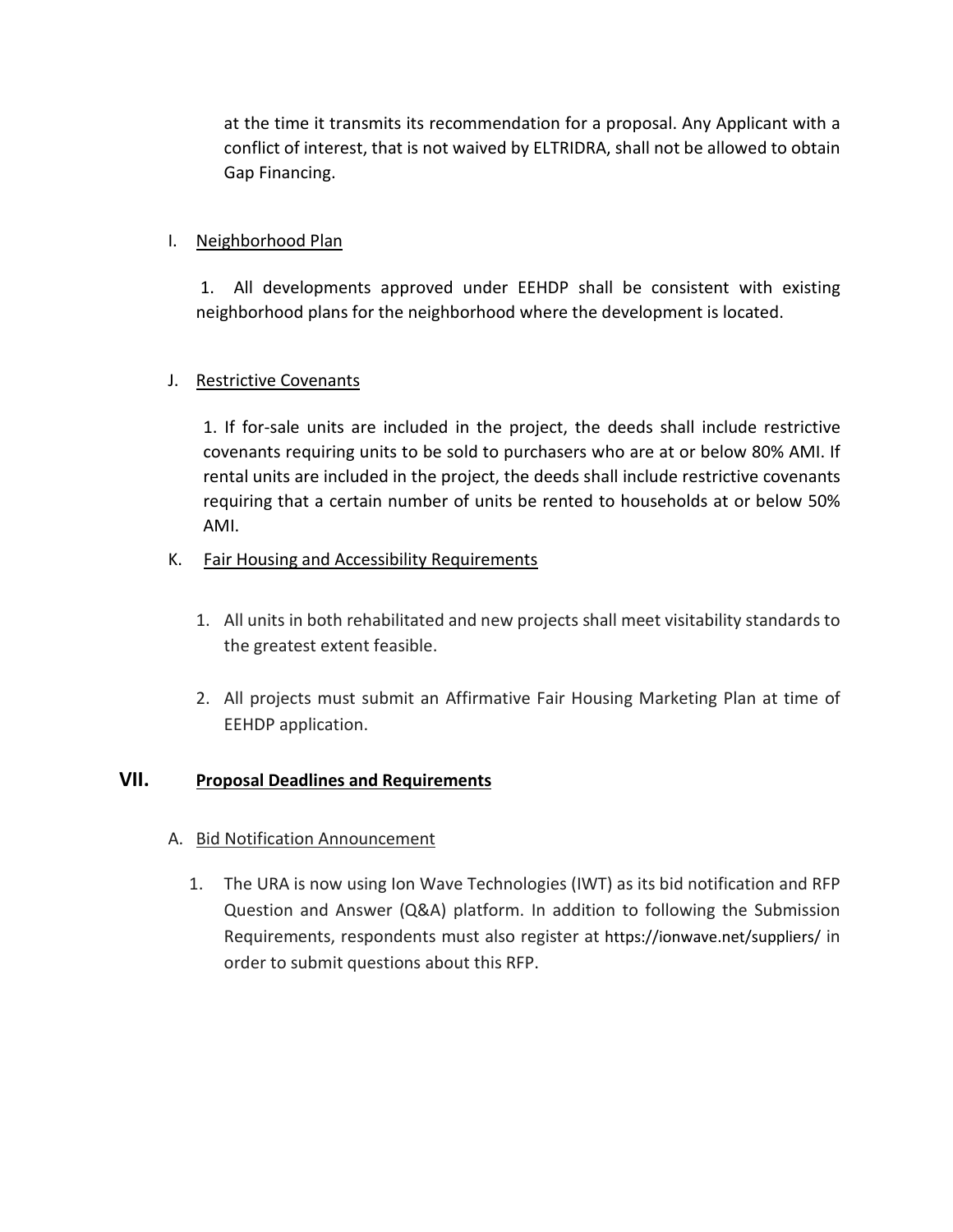## B. Submission Requirements

All application submissions are to include 1. A completed EEHDP Application Narrative (Exhibit  $C$ ), 2. EEHDP Excel Template [\(Exhibit D\)](https://www.ura.org/media/W1siZiIsIjIwMjEvMDEvMDUvMnJpY2p0YXUwbl9FeGhpYml0X0RfRUVIRFBfRXhjZWxfVGVtcGxhdGUueGxzbSJdXQ/Exhibit%20D%20-%20EEHDP_Excel_Template.xlsm), and 3. all applicable attachments listed in the Attachments Checklist [\(Exhibit E\)](https://www.ura.org/media/W1siZiIsIjIwMjEvMDEvMDUvNWdzdGszZzI0aF9FeGhpYml0X0VfRUVIRFBfQXR0YWNobWVudHNfQ2hlY2tsaXN0LnBkZiJdXQ/Exhibit%20E%20-%20EEHDP%20Attachments%20Checklist.pdf).

The Application Narrative is comprised of the following sections:

- I. Project Checklist
- II. Development Team Information
- III. Project Information
- IV. Project Narrative

All sections of the Application Narrative are mandatory and must be completed to the best of the applicant's ability to be considered a complete application.

## **All submissions must be electronically submitted to EEHDP@URA.ORG**

C. Evaluation Criteria and Application Review

Fully completed applications will be evaluated in accordance with the Evaluation Criteria for the EEHDP [\(Exhibit F\)](https://www.ura.org/media/W1siZiIsIjIwMjEvMDEvMDUvMjFvOG9qYm13MV9FeGhpYml0X0ZfRUVIRFBfRXZhbHVhdGlvbl9Dcml0ZXJpYS54bHN4Il1d/Exhibit%20F%20-%20EEHDP%20Evaluation%20Criteria.xlsx). After project evaluation, URA staff will present the application to the ELTRIDRA Housing Committee and ELTRIDRA Board.

Applications will be evaluated using the criteria below:

- a. Readiness to Proceed
- b. Capacity of the Development Team
- c. Cost Reasonableness
- d. Compliance with EEHDP Funding Guidelines
- e. EEHDP Funding Leverage
- f. Non-Profit Participation
- g. Term of Affordability
- h. Energy Efficiency/Environmental Impact
- i. MWBE Participation

Application review may take up to sixty (60) days during which URA staff may contact applicants to discuss submitted materials. Selected applications will be advanced for approval consideration.

EEHDP funds are not guaranteed to any applicant, and are subject to availability.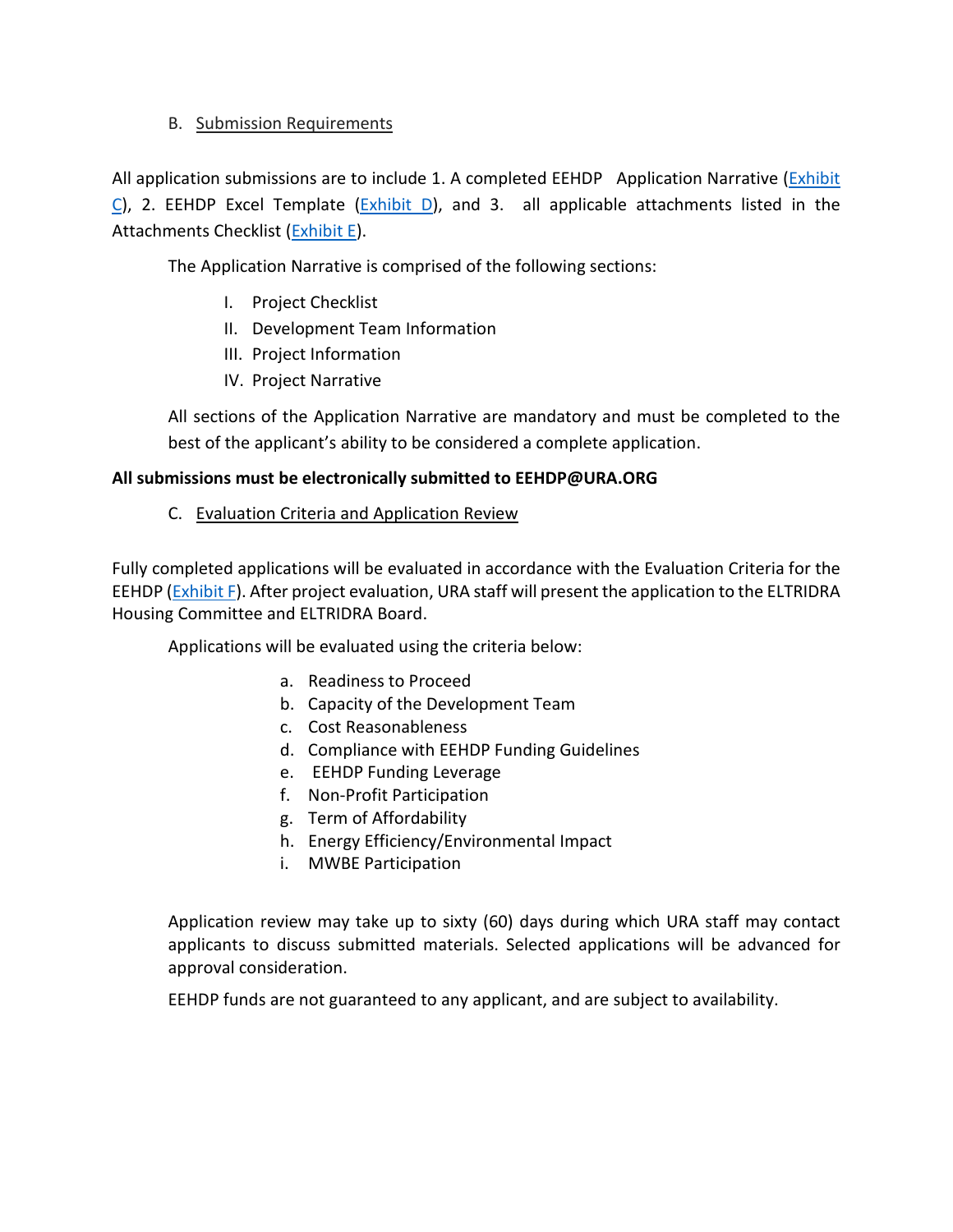## D. Funding Approval

#### 1. Authority to Approve

The ELTRIDRA Housing Committee shall timely process all applications and shall provide the ELTRIDRA Board with either an affirmative or negative written recommendation on the proposed project utilizing the framework put forth in the EEHDP Guidelines [\(Exhibit A\)](https://www.ura.org/media/W1siZiIsIjIwMjEvMDEvMDUvNDh3MjN2NmNsZl9FeGhpYml0X0FfRUVIRFBfR3VpZGVsaW5lcy5wZGYiXV0/Exhibit%20A%20-%20EEHDP%20Guidelines.pdf). ELTRIDRA Housing Committee members shall vote on applications in order to form recommendations to the ELTRIDRA Board. The ELTRIDRA Housing Committee's written recommendation shall include a detailed explanation of any potential conflict of interests. The ELTRIDRA Board has final decision-making power.

#### 2. Deadlines

The borrower must meet deadlines for submission of documents at each stage of the application process. Failure to meet the deadlines may result in the cancellation of the application and/or applicant's loss of a priority position in funding processing.

#### 3. Written Commitment Letter

Approval shall be evidenced by a written commitment to the applicant. Further action toward closing on funding may not be taken until the applicant executes and returns a copy of the commitment letter. No construction activity may occur until after the EEHDP funding has been closed.

#### 4. Written Rejection Letter

If a funding application is disapproved for EEHDP funds, the URA shall notify the applicant in writing. The rejection letter shall state the reason for rejection of the application.

## 5. Withdrawal of Application

An applicant may withdraw their EEHDP application at any time before closing by giving written notice to the URA. The applicant shall bear any costs incurred for items created for purposes of submitting an EEHDP application including, but not limited to, title examinations, credit reports and appraisals.

#### 6. Funding Closing

a. The loan or grant closing will be scheduled at a time acceptable to the borrower and the URA.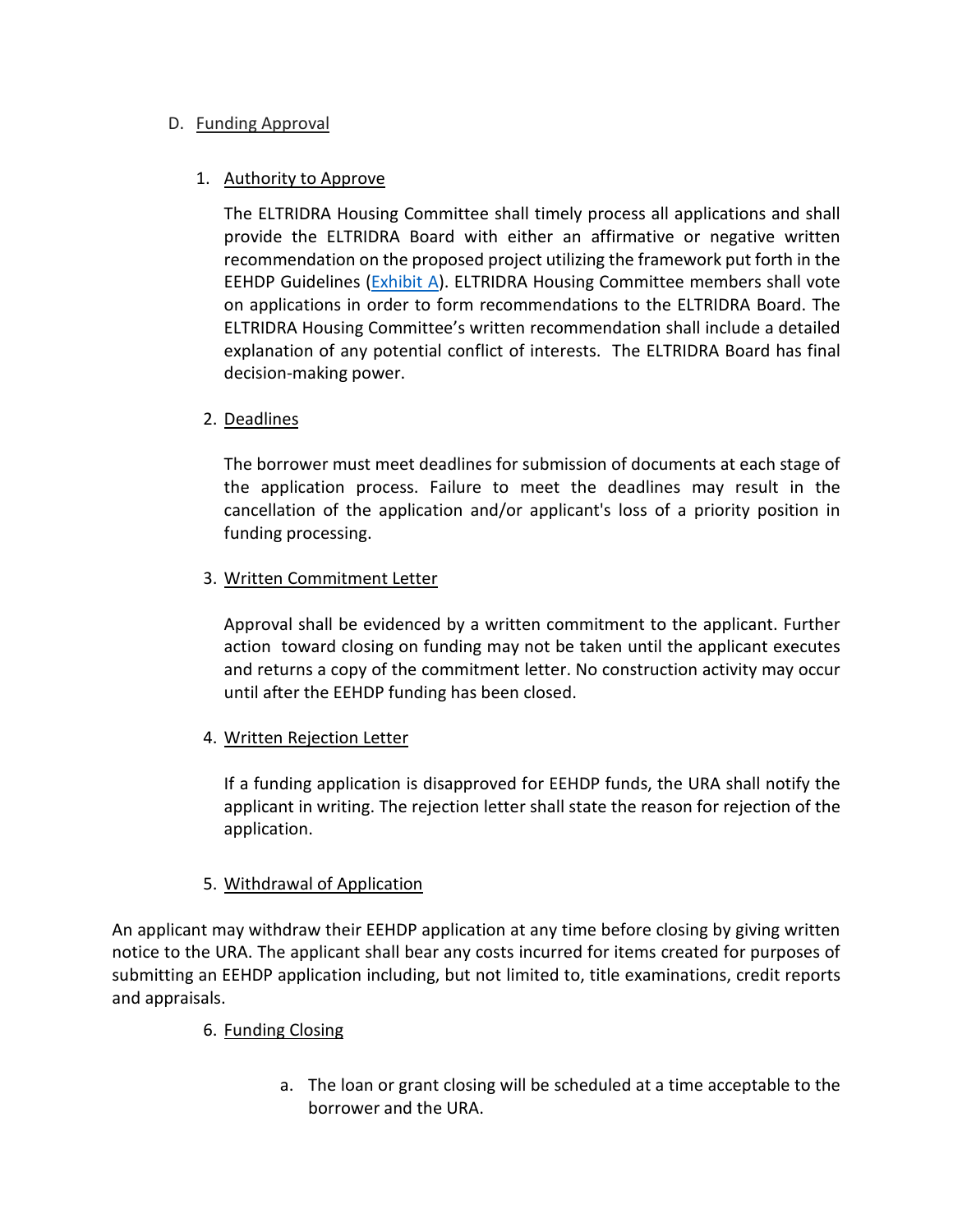- b. The URA may charge the borrower for the following items which may be financed by the loan:
	- 1) Recording fees and recording taxes or other charges incidental to recordation
	- 2) Required survey charges and appraisal fee, if applicable
	- 3) Title examination and title insurance
	- 4) A construction services fee based on the number of units to be constructed or rehabilitated
	- 5) Other reasonable and customary charges or fees authorized by the URA

#### 7. Taxes and Assessments

All taxes and assessments against the property to be developed under EEHDP which are due and payable shall be paid before or at closing.

# E. **Minority and Women-Owned Business Enterprise Participation (MWBE)**

The URA is committed to diversity and inclusion within all of its programs and activities. The URA encourages the full participation of minority and women business owners and professionals in this effort. The URA requires that all respondents demonstrate a good faith effort to obtain minority and women-owned business enterprise participation in work performed in connection with URA projects. The URA acknowledges the City of Pittsburgh's goals of 18% minority-owned business enterprise participation and 7% of women-owned business enterprise participation. The successful applicant will be required to submit an MWBE plan as part of the project approval process. Any questions about MWBE requirements should be directed to *mwbe@ura.org.* 

Specific to this RFP, the URA will require that all EEHDP borrowers demonstrate a good faith effort to obtain MWBE participation in work performed in connection with this program, including, but not limited to, construction requirements in the program guidelines [\(Exhibit A\)](https://www.ura.org/media/W1siZiIsIjIwMjEvMDEvMDUvNDh3MjN2NmNsZl9FeGhpYml0X0FfRUVIRFBfR3VpZGVsaW5lcy5wZGYiXV0/Exhibit%20A%20-%20EEHDP%20Guidelines.pdf). Before a EEHDP loan or grant closing, a borrower will be required to work with the URA's MWBE Program Office to create a MWBE plan for the project/development. As referenced in the Attachments Checklist  $(Exhibit E)$ , all applicants must provide a preliminary MWBE Narrative in order for their application to be considered complete and ready for review.

The MWBE Narrative briefly conveys, in written form, the applicant's understanding of and commitment to the aforementioned MWBE participation goals. Whereas, the MWBE Plan requires completion of a standardized Excel spreadsheet with specific information on the MWBE firms being provided with opportunities through applicant's EEHDP project.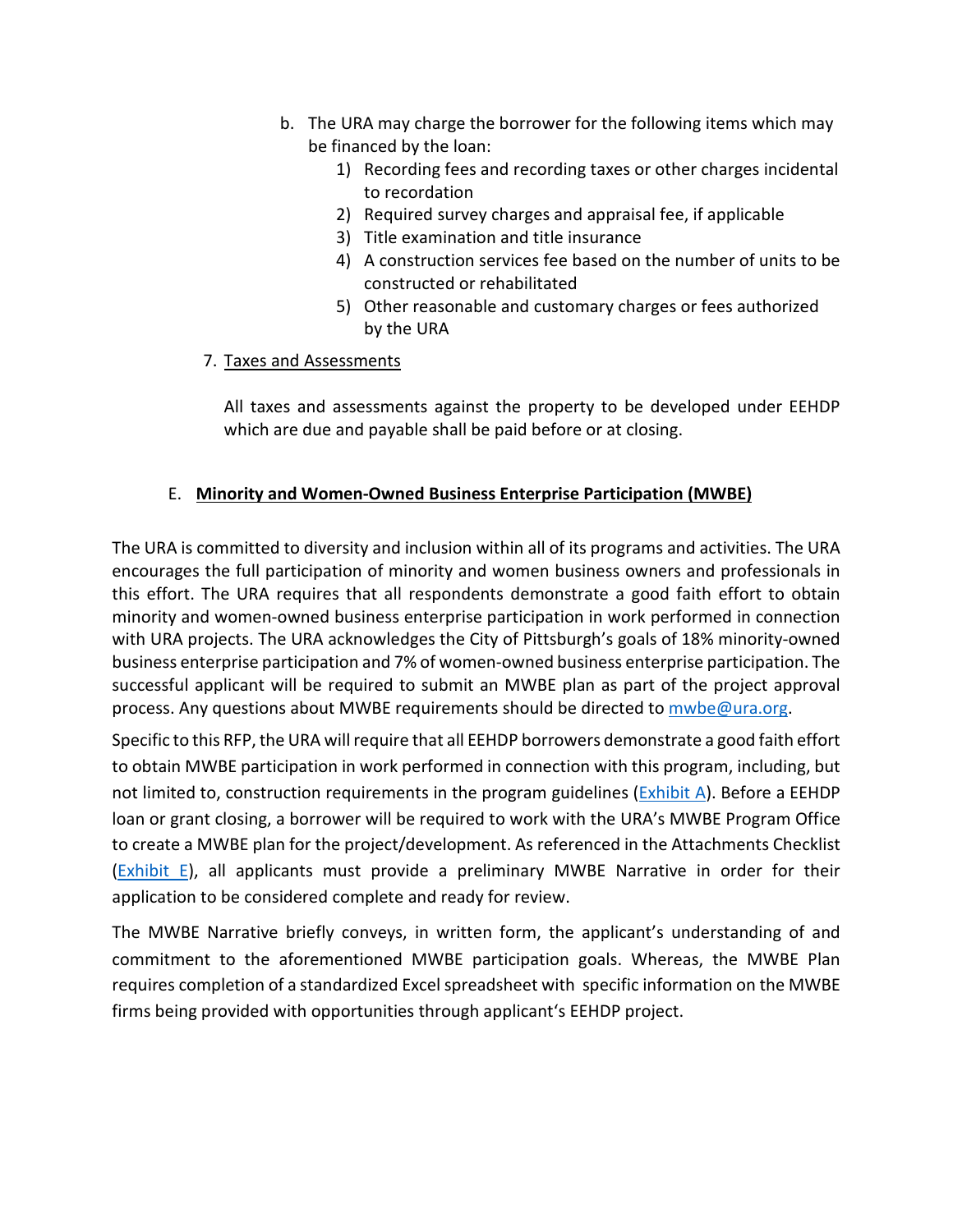# F. **Pre-Application Meeting**

A non-mandatory Pre-Application Meeting will be held via Zoom on Friday, January 22, 2021 at 9:30 AM EST.

**<https://zoom.us/j/99599087436?pwd=R0VDK29uYzF1bFcvRVFsRjk4Wjgwdz09>**

Meeting ID: 995 9908 7436 Passcode: 2321877

This meeting is not mandatory for prospective applicants. This meeting serves as an opportunity to have questions answered about the RFP, submission process, the EEHDP guidelines, etc.

All questions and answers from the Pre-Application Meeting will be posted on the EEHDP's Ion Wave Technologies posting as well as on the URA website.

## G. **Questions and Answers**

Due to the rolling basis of the EEHDP application and selection process, RFP questions will be answered on an ongoing basis. All questions regarding this RFP should be submitted, and will be answered, through the Ion Wave Technologies platform and will be visible to anyone registered on the site.

# H. **RFP Anticipated Timeframe**

| <b>RFP Issue Date</b>          | January 6, 2021                                                                              |
|--------------------------------|----------------------------------------------------------------------------------------------|
| <b>Pre-Application Meeting</b> | January 22, 2021 at 9:30 AM EST                                                              |
| Due Date for Applications      | Applications will be accepted on a rolling basis<br>Submit all applications to EEHDP@URA.ORG |

# **VIII. Other Information**

## **Legal Information**

The URA reserves the right to verify the accuracy of all information submitted and to make such investigation as it deems necessary to determine the ability of each applicant to perform the obligations in the response. The URA in its discretion reserves the right to reject any response when the available evidence or information does not satisfy the URA that the applicant is qualified to carry out properly the obligations of the response.

The URA shall be the sole judge as to which, if any, respondent(s) meet the selection criteria. The URA reserves the right, in its sole discretion, to reject any or all responses received, to waive any submission requirements contained within this RFP, and to waive any irregularities in any submitted response

This form is submitted subject to errors, omissions, and/or withdrawal without notice by the URA at any time.